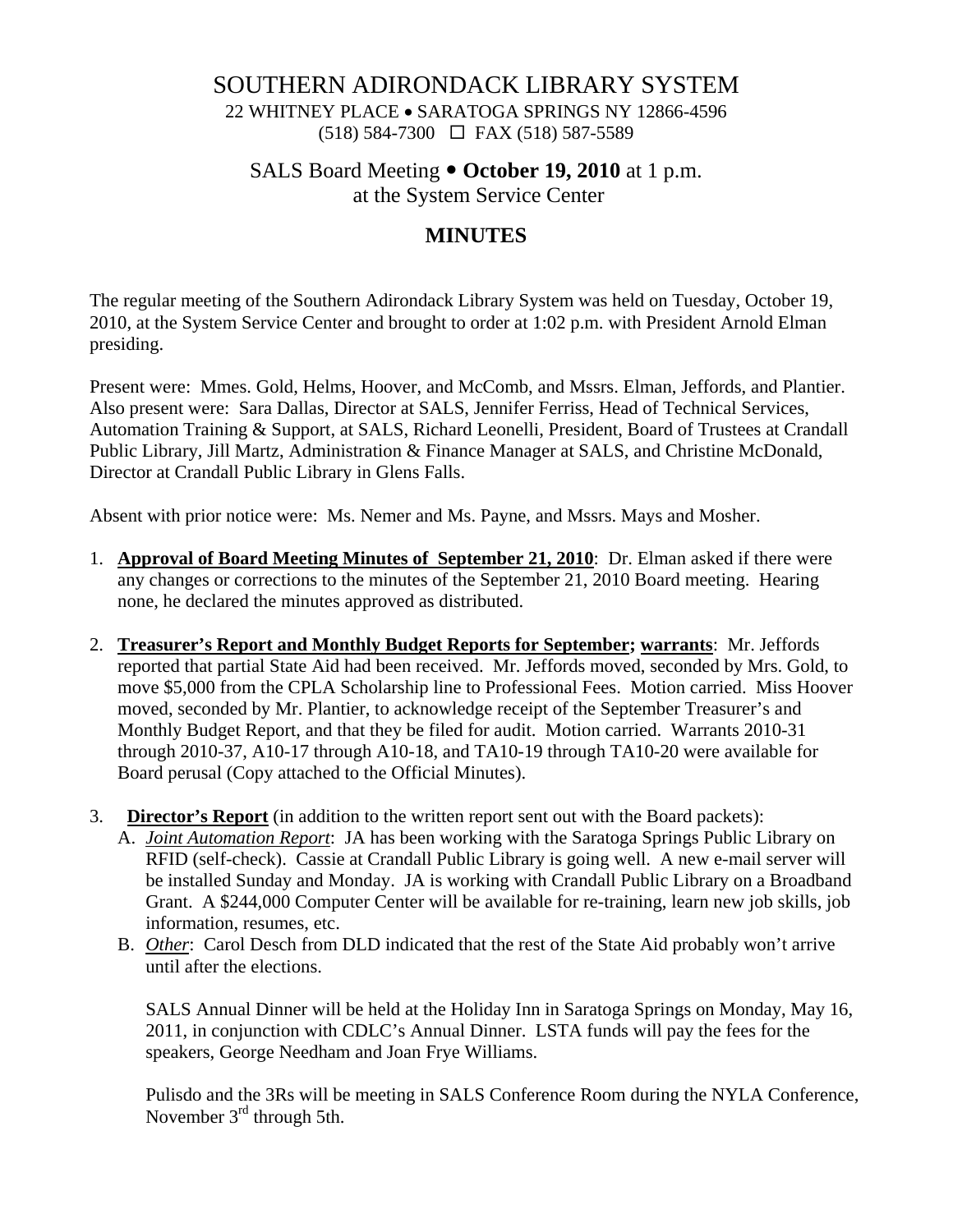Sandra Nelson's budgeting workshop was very well attended and had excellent evaluations. PLA asked if we would sponsor another CPLA workshop but SALS declined due to lack of funds and interest.

Bryan Oliver will present a Safety & Security Workshop at the Saratoga Springs Public Library on October 27 and  $28<sup>th</sup>$ . The workshop will help teach library personnel how to deal with uncomfortable and potentially dangerous situations.

Karen Balsen, the SALS liaison with the State, would like to attend a SALS Board meeting. She has been invited to the November  $16<sup>th</sup>$  meeting.

The October 1, 2010 issue of *Library Journal* recognized three of SALS libraries as STAR libraries: Bolton Free Library, Cambridge Public Library, and The Town of Indian Lake Public Library. Library output data gathered through the annual State reports determined the ratings.

RCLS (Ramapo Catskill Library System) is coming to SALS to view Polaris on Wednesday, October  $20<sup>th</sup>$ .

### 4. **Committee Reports**:

- A. *Audit & Finance*: Mr. Jeffords recommended approval of the 2011 SALS budget as presented. Motion carried.
- B. *Building*: The air quality testing was performed over three days. Preliminary results show no problems. A written report will be forthcoming.

The glazier is coming to measure for the front entry, the mezzanine, and Jill Martz' office. It will take four to six weeks to get the glass ready, and it can be installed unless it is snowing or raining.

The smoke and carbon monoxide detectors are on order.

- C. *Bylaws Committee*:
- D. *Central Library Aid and Services*:
- E. *County Aid Coordinators*: A \$34,000 Grant has been submitted to Saratoga County for downloadable audio books.
- F. *Library Services:*
- G. *Personnel*:
- H. *Trustee Nominating*: A Hamilton County representative is still needed.

# 5. **Unfinished Business**:

- A. *Search for Hamilton County Representative:* Mrs. Helms will contact a couple of people from Hamilton County that may wish to serve on SALS Board.
- B. *SALS Plan of Service*: The Plan of Service meeting with the member libraries was well attended. Easton Library and Clifton Park-Halfmoon Public Library expressed appreciation of SALS looking for input from member libraries. A copy of Sandra Nelson's recommendations and report from the meeting is attached to the Official Minutes.

Mr. Jeffords moved, seconded by Mrs. McComb, to accept Sandra Nelson's Plan of Service report and to follow her recommendations regarding the elimination of the Technical Services Department. Discussion followed. Motion carried unanimously. SALS must be fiscally responsible. Mrs. Dallas suggested that resources be reallocated to keep up with technology.